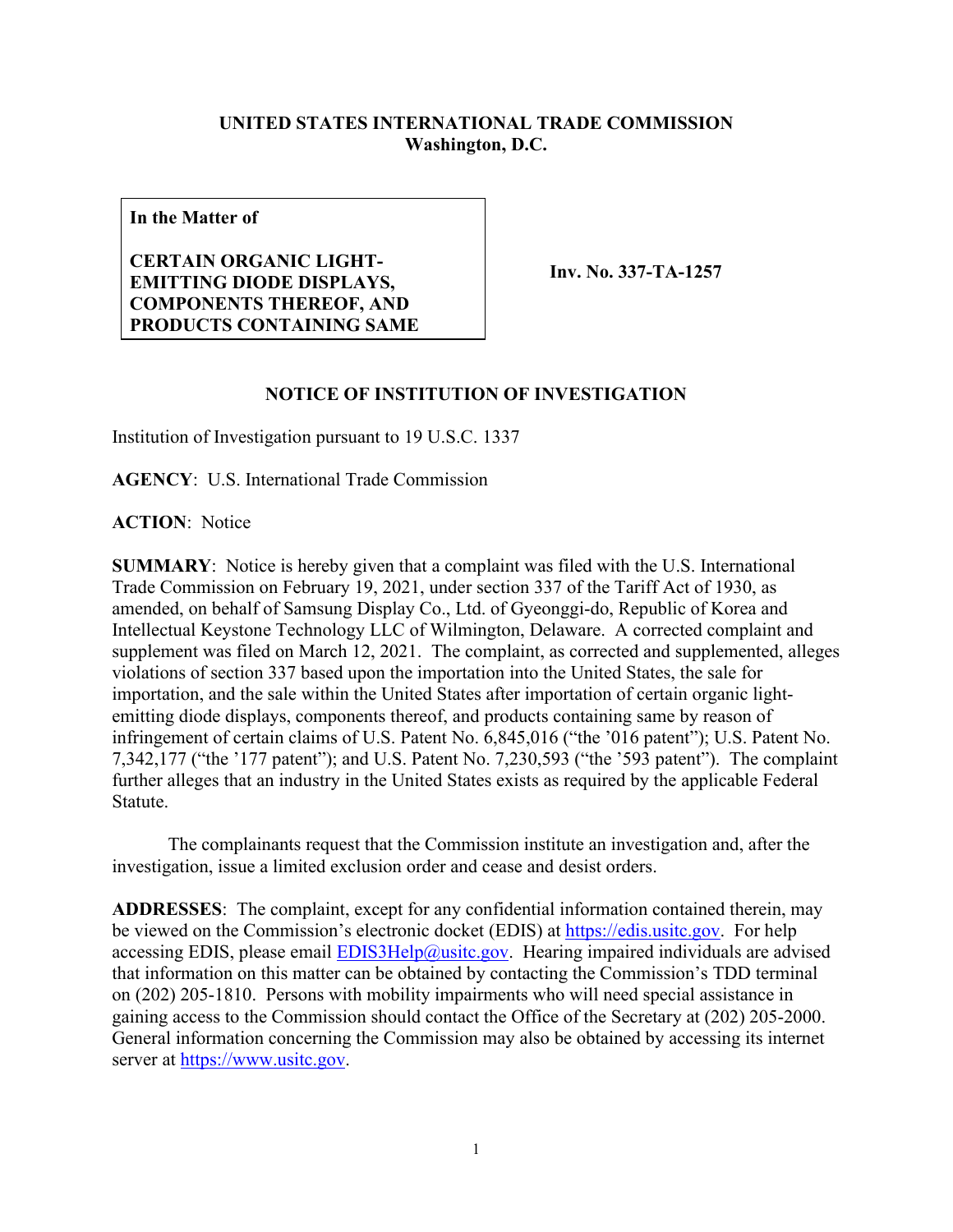**FOR FURTHER INFORMATION CONTACT**: Katherine Hiner, Office of the Secretary, Docket Services Division, U.S. International Trade Commission, telephone (202) 205-1802.

## **SUPPLEMENTARY INFORMATION**:

**AUTHORITY**: The authority for institution of this investigation is contained in section 337 of the Tariff Act of 1930, as amended, 19 U.S.C. 1337, and in section 210.10 of the Commission's Rules of Practice and Procedure, 19 C.F.R. 210.10 (2020).

SCOPE OF INVESTIGATION: Having considered the complaint, the U.S. International Trade Commission, on March 22, 2021, ORDERED THAT –

(1) Pursuant to subsection (b) of section 337 of the Tariff Act of 1930, as amended, an investigation be instituted to determine whether there is a violation of subsection (a)(1)(B) of section 337 in the importation into the United States, the sale for importation, or the sale within the United States after importation of certain products identified in paragraph (2) by reason of infringement of one or more of claims 1, 2, 4-6, 8, 12, and 13 of the '016 patent; claims 1, 3, and 4 of the '177 patent; and claims 15-17 and 19 of the '593 patent; and whether an industry in the United States exists as required by subsection (a)(2) of section 337;

(2) Pursuant to section 210.10(b)(1) of the Commission's Rules of Practice and Procedure, 19 C.F.R. 210.10(b)(1), the plain language description of the accused products or category of accused products, which defines the scope of the investigation, is "electroluminescent display panels that comprise organic light-emitting diode ('OLED') pixel element for presenting information to a viewer, and display monitor products, smartphone products, and televisions products that incorporate electroluminescent display panels that comprise OLED pixel elements";

(3) For the purpose of the investigation so instituted, the following are hereby named as parties upon which this notice of investigation shall be served:

(a) The complainants are:

Samsung Display Co., Ltd. #1, Samsung-ro, Giheung-gu, Yongin-si, Gyeonggi-do, 17113 Republic of Korea

Intellectual Keystone Technology LLC 251 Little Falls Drive Wilmington, Delaware 19808-1674

(b) The respondents are the following entities alleged to be in violation of section 337, and are the parties upon which the complaint is to be served:

> ASUSTeK Computer, Inc. 15 Li-Te Road, Beitou District